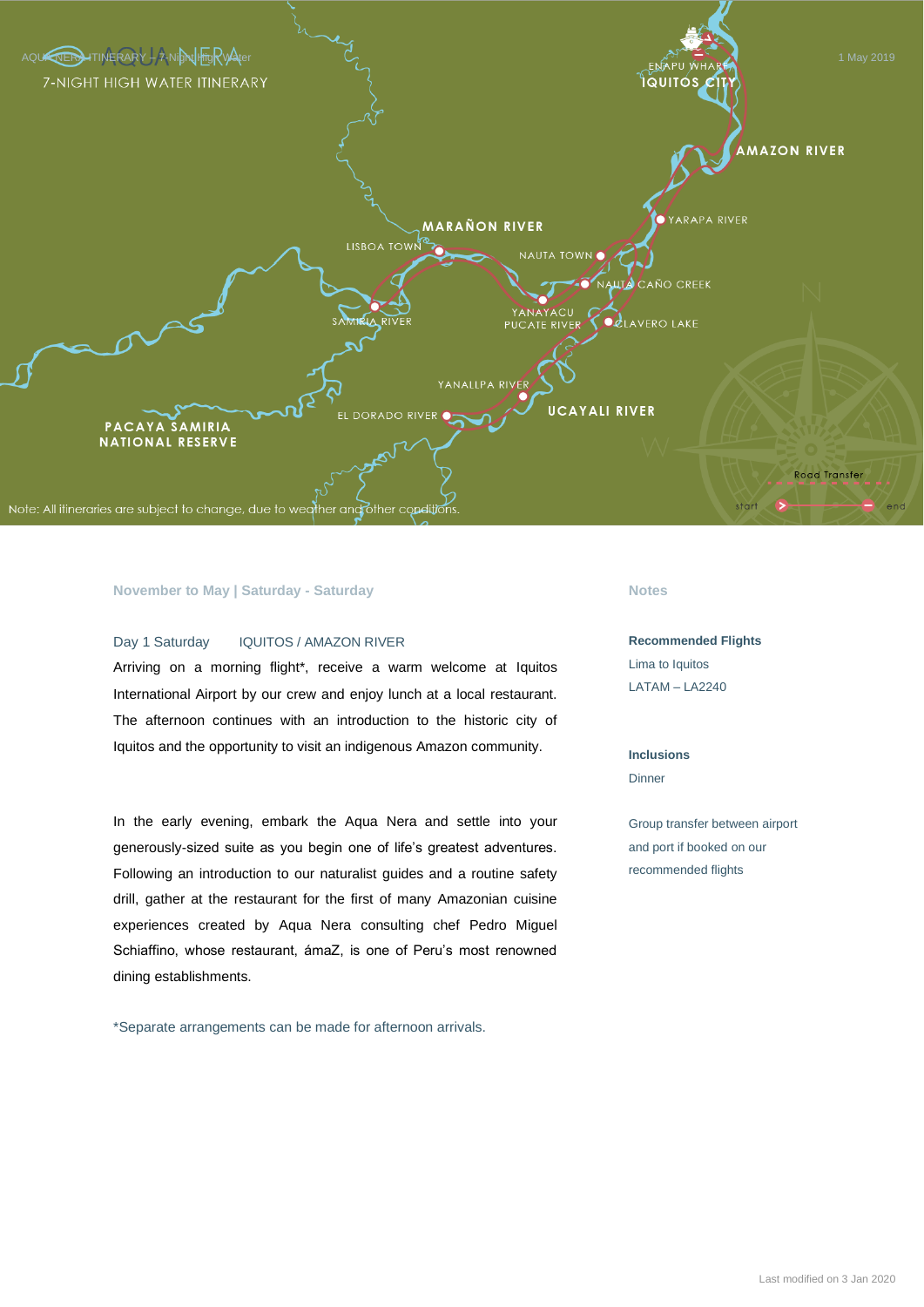Day 2 Sunday YARAPA RIVER / CLAVERO LAKE

Aboard our comfortable skiffs, we set sail from the Amazon River to the Yarapa River. Ready your binoculars for tropical songbirds, black collared hawks and sloths. Line-fish for Amazon's notoriously ferocious piranhas as our naturalist guides share stories of Lake Moringo.

In the afternoon, we sail on to Lake Clavero where villagers rely on traditional dugout canoes to get around. Swim in the lake's calm waters or visit native residents of Amazonia who welcome you to their community with open arms.

#### Day 3 Monday YANALLPA RIVER / DORADO RIVER

We explore the black water tributaries of the Yanallpa River by skiff, disembarking to walk deep into the wildlife-rich Amazonian rainforest. Later, we board the skiffs again to cruise along the El Dorado River for a dusk excursion in search of exotic nocturnal creatures.

# Day 4 Tuesday NAUTA TOWN / VILLAGE VISIT / BIRTHPLACE OF THE AMAZON

In the morning, take a guided visit to the local market and marvel at the regional produce of the Peruvian Amazon, and sample exotic snacks if you wish.

In the afternoon, witness one of the great spectacles of the Southern Hemisphere, the birthplace of the Amazon River. By nightfall, you will meet the new passengers who signed on for the four-night trip, as we start our journey together along the Marañon River.

#### Day 5 Wednesday YANAYACU-PUCATE RIVER / LISBOA TOWN Rise

with the sun for early morning birdwatching along the Marañon River and enjoy breakfast in the middle of the jungle. Later, swim, canoe or kayak in Yanayacu-Pucate River as we seek the legendary pink river dolphins. In the afternoon, visit a local village and interact with the native people and visit local schoolchildren.

**Inclusions** Breakfast, Lunch, Dinner

**Inclusions**

Breakfast, Lunch, Dinner

## **Inclusions** Breakfast, Lunch, Dinner

**Inclusions**

Breakfast, Lunch, Dinner